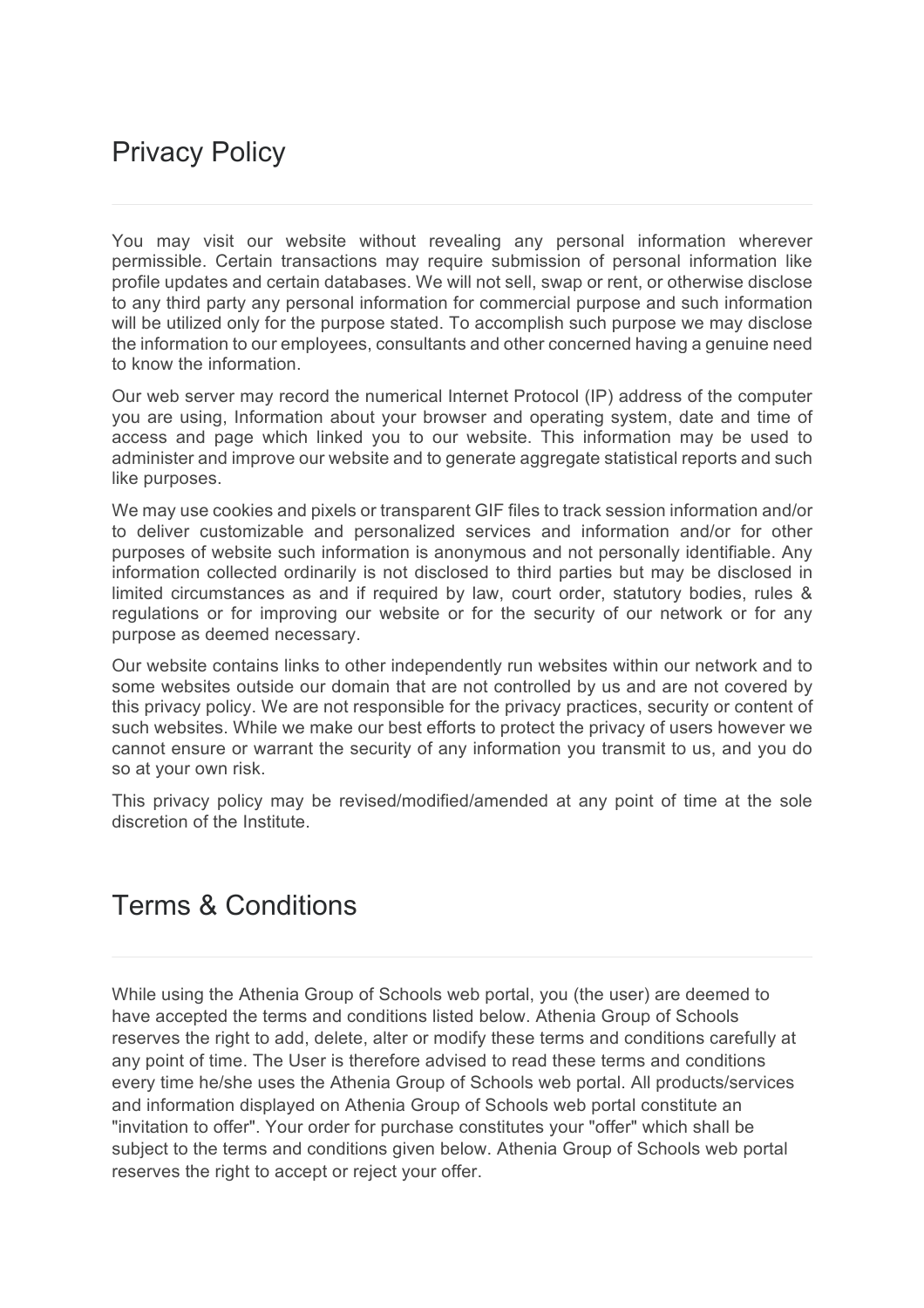## **The agreement between you and the Athenia Group of Schools web portal shall be subject to the following terms and conditions:-**

1. The User certifies that he/she is at least 18 (eighteen) years of age or has the consent of a parent or legal guardian.

2. These terms and conditions supersede all previous representations, understandings, or agreements and shall prevail notwithstanding any variance with any other terms of any order submitted. By using the Athenia Group of Schools web portal you agree to be bound by the Terms and Conditions.

3. All prices, unless indicated specially are in Indian Rupees.

4. All prices and availability of products are subject to change without prior notice at the sole discretion of Athenia Group of Schools.

5. Athenia Group of Schools reserves the right to refuse or cancel any order placed for a product, which is listed at an incorrect price. This shall be regardless of whether the order has been confirmed or the payment has been levied via credit card. In the event, the payment has been processed by Athenia Group of Schools web portal the same shall be credited to your credit card account and duly notified to you by email or by SMS.

6. In a credit card transaction, you must use your own credit card. Athenia Group of Schools will not be liable for any credit card fraud. The liability to use a card fraudulently and the onus to prove otherwise shall be exclusively on the user.

7. Any request for cancellations of orders once duly placed on the site, shall not be entertained.

8. In the event of non-delivery on account of a mistake by you (i.e. wrong name or address) any extra cost incurred by Athenia Group of Schools for redelivery shall be claimed from the User placing the order.

9. Athenia Group of Schools shall not be liable for any delay/non-delivery of purchased goods (Study materials, Online Tests, any assignments) by the vendors, trade organization/s, manufacturers/shop etc. or in case of act of God such as flood, fire, wars, or any cause that is beyond the control of Athenia Group of Schools.

10. All products are duly screened and assured by the vendors to ensure that the products are of the standard quality, composition, style or model that they represent.

11. The User agrees to use the services provided by Athenia Group of Schools through their website http://www.studyhallfoundation.org/ for lawful purposes only.

12. The User agrees to provide authentic and true information. Athenia Group of Schools reserves the right to confirm and validate the information and other details provided by the User at any point of time. If upon confirmation such User details are found to be flawed/incorrect (wholly or partly), Athenia Group of Schools has the right in its sole discretion to reject the registration and debar the User from using www.aakash.ac.in and/or other affiliated websites without prior intimation whatsoever.

13. Athenia Group of Schools will not be responsible for any damage suffered by users from use of the services on this site. This without limitation includes loss of revenue/data resulting from delays, non-deliveries, missed deliveries, or service interruptions as may occur because of any act/omission of the vendor. This disclaimer of liability also applies to any damages or injury caused by any failure of performance, error, omission, interruption, deletion, defect, delay in operation or transmission, computer virus, communication line failure, theft or destruction or unauthorized access to, alteration of, or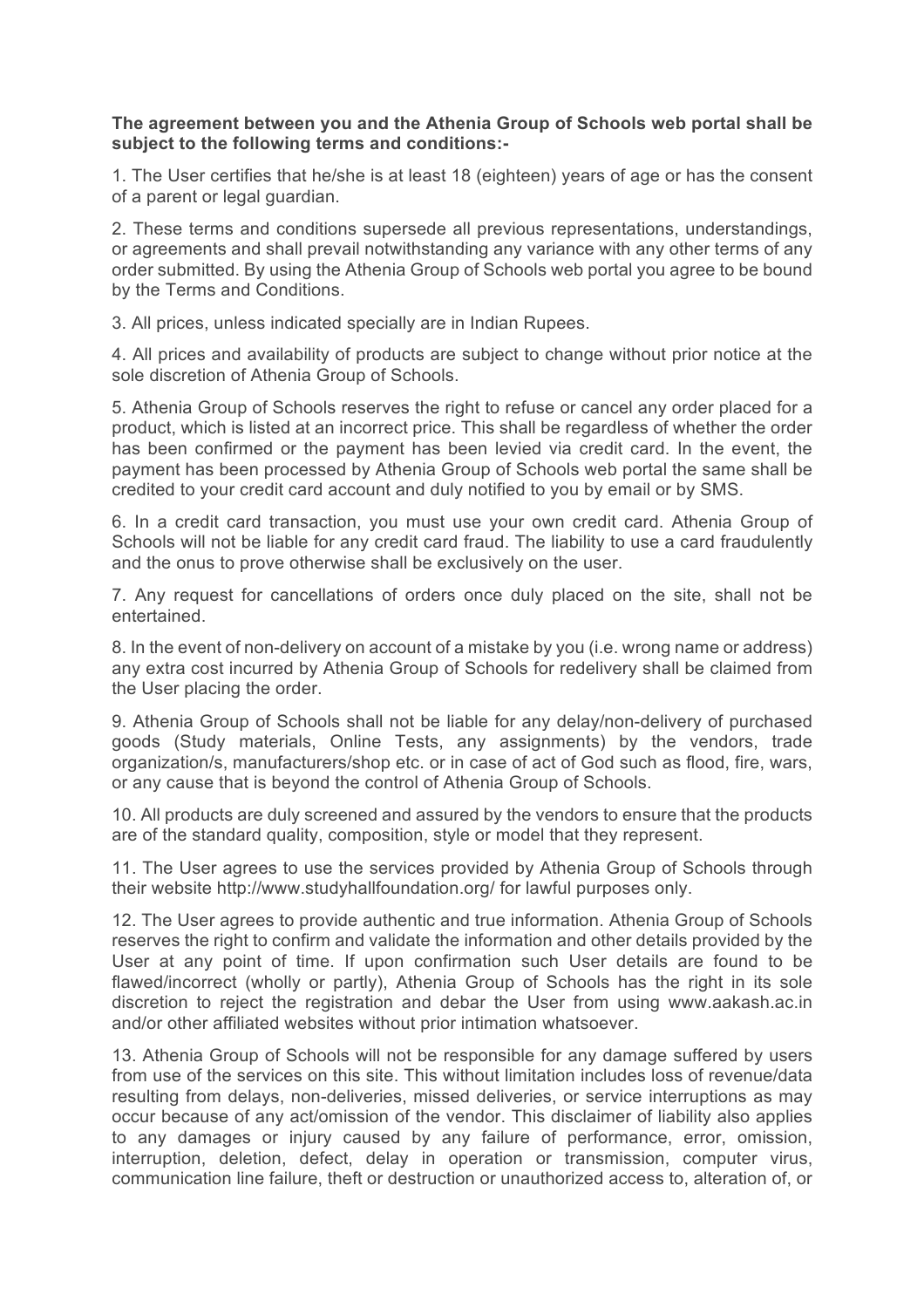use of record, whether for breach of contract, tortuous behavior, negligence, or under any other cause of action.

14. The User agrees clearly that the use Athenia Group of Schools Web Portal is at the Users sole risk. ATHENIA GROUP OF SCHOOLS affiliates, employees, agents, consultants, contracted companies make no warranties of any kind, whether expressed or implied for the service it is providing or as to the results that may be obtained from the use of the Service, or as to the accuracy, reliability or content of any information, service, or merchandise provided through this Service. It is also clearly understood that all warranties, implied or expressed take place between the vendors and the User.

15. Any student enrolled with Athenia Group of Schools will have to regularly work hard. In case the teacher feel that the student is not working hard, creating indiscipline or using unfair means in the Campus, irregular in attendance, not responding properly, he/she may be expelled from the Institute. The decision of the Campus Director in this regard will be final and binding on the student/parent. No fee or part of the fee will be refunded in such cases.

16. If any student absents himself/herself for more than 10 days continuously without any prior written application, he/she will not be allowed to attend/join the classes and will not be given any test paper(s), he/she may be deemed to be expelled from the Institute. No separate intimation will be sent to the parents. No fee or part of the fee paid/encashed will be refunded in such cases. The decision of the Campus Director in this regard will be final and binding on the students & parents.

17. After depositing money towards 'Registration & Admission', if a student becomes disinterested in the Institute due to any reason whatsoever and wants to take his/her money back, the Athenia Group of Schools will not refund the money deposited towards Registration fee/Admission fee. However, if a student applies for refund before the commencement of course/classes, only tuition fee will be refunded as per Athenia Group of Schools fees refund policy. The registration/admission fee deposited towards a particular program will not be adjusted against any other program.

18. If any student/parent insists on lump sum payment of fee, the Institute can accept the same. The refund policy for such students will be same as students, who would pay the fee in instalments.

19. Incomplete form will be rejected.

20. It is the responsibility of the parents to submit the fee of their ward in time as per schedule given in the prospectus. They should not expect reminders and calls from the Institute.

21. If any type of mishap occurs in the premises of Institute because of situations beyond control or any natural calamity such as earthquake, floods, fire, electric short circuit etc, the Institute shall not be responsible in any manner whatsoever.

22. No student is allowed to carry mobile phone/I-pod in the classes or during the tests/examinations. In case, if he/she carries mobile phone in the classes or tests/ examinations, then it should be switched off. The Institute is not responsible for any loss/theft of mobile phone in the Institute.

23. Institute reserves the right to use the photograph for publicity.

24. Any change in the correspondence address or phone number should be intimated to Academic Section of Institute immediately through a written application quoting the Name, and Enrollment No. of the student.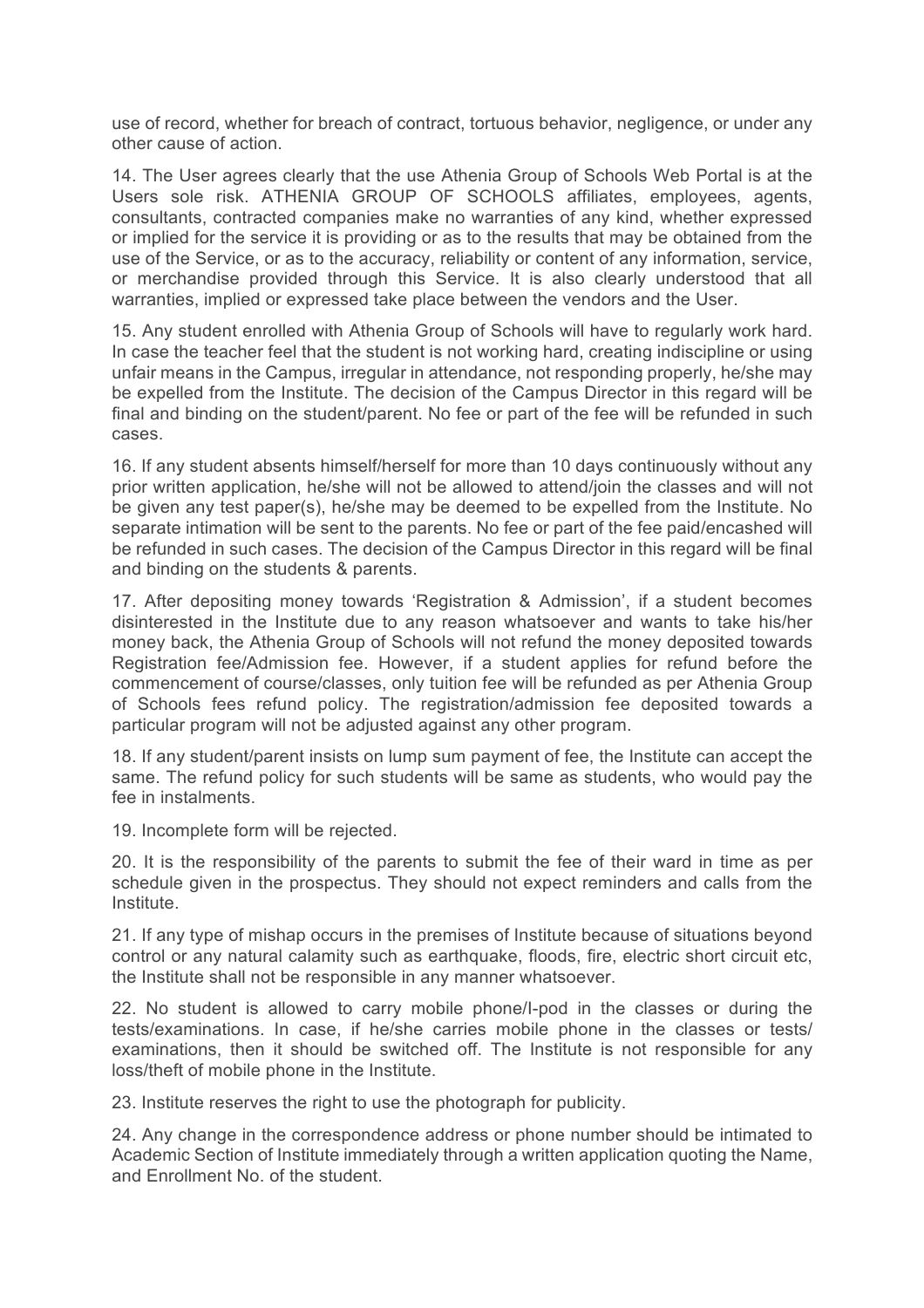25. The entry into the classes is permitted only with the valid Identity Card issued to each and every student. If any student is found misusing the I-Card, he/she will be rusticated from the Institute.

26. In case any parent/guardian/student is found misbehaving with any staff member of the Institute, his/her ward can be rusticated and no claim to retain such student will be entertained. The decision of the Campus Director will be final and binding on the student and parents/guardian.

27. Registered Students can obtain duplicate I-Card from the Institute against the proof of registration along with payment of Rs. 250/-.

28. If at any point of time, the Govt. further increases service tax, the extra amount of service tax will be borne by the students from the date of enforcement of the act by the Govt.

29. Institute reserves the right to make any alteration in its programs/venue/timing and days of classes without any prior notice to anybody. The decision of the Director will be final & binding on the students and the parents.

30. That the Athenia Group of Schools and you (the user) hereinafter referred as "Parties" agree that the present agreement shall be construed in accordance with the laws in force in India and in the eventuality of any dispute or difference (including in the eventuality of violation of the present agreement by any party) arise on any matter relating to or arising out of the present agreement the same shall be referred to the Sole Arbitration of an arbitrator to be appointed by the Campus Director of Athenia Group of Schools whose decision shall be final and binding upon the parties. The sole Arbitrator shall conduct the arbitration proceedings at Saharanpur only. It is also mutually agreed between the parties that the Parties would be entitled to invoke the present arbitration Clause/agreement during or even after the subsistence and even after the present agreement has expired or been terminated etc.

That in the event of such an Arbitrator to whom the matter has been originally referred is unable/failing/refusing to act for any reason whatsoever and/or withdrawing from his office at any stage/time, Campus Director of ATHENIA GROUP OF SCHOOLS shall be entitled to appoint another person to act as the Sole arbitrator. That such arbitrator shall be entitled to proceed with the reference from the stage at which it was left by his predecessor. It is also agreed between the parties that arbitration proceeding would be conducted in English only and in no other language. That the Courts at Saharanpur shall have exclusive jurisdiction (subject to the arbitration proceedings which are to be also conducted at Saharanpur) over any or all disputes arising out of this present agreement and the parties hereby submit themselves to the jurisdiction of such Courts and/or Tribunals.

31. ATHENIA GROUP OF SCHOOLS may also contact the user through sms, email and call to give notifications on various important updates. Therefore, User holds ATHENIA GROUP OF SCHOOLS non liable to any liabilities including financial penalties, damages, expenses in case the user's mobile number is registered with Do Not Disturb (DND) database.

32. **Our Warranties and Disclaimers:** We provide our Services using a commercially reasonable level of skill and care and we hope that it will benefit you using them. But there are certain things that we don't promise about and the services. The services our contract our services. Other than as expressly set out in these terms or additional terms ATHENIA GROUP OF SCHOOLS does not make any specific promises about the Services. The specific